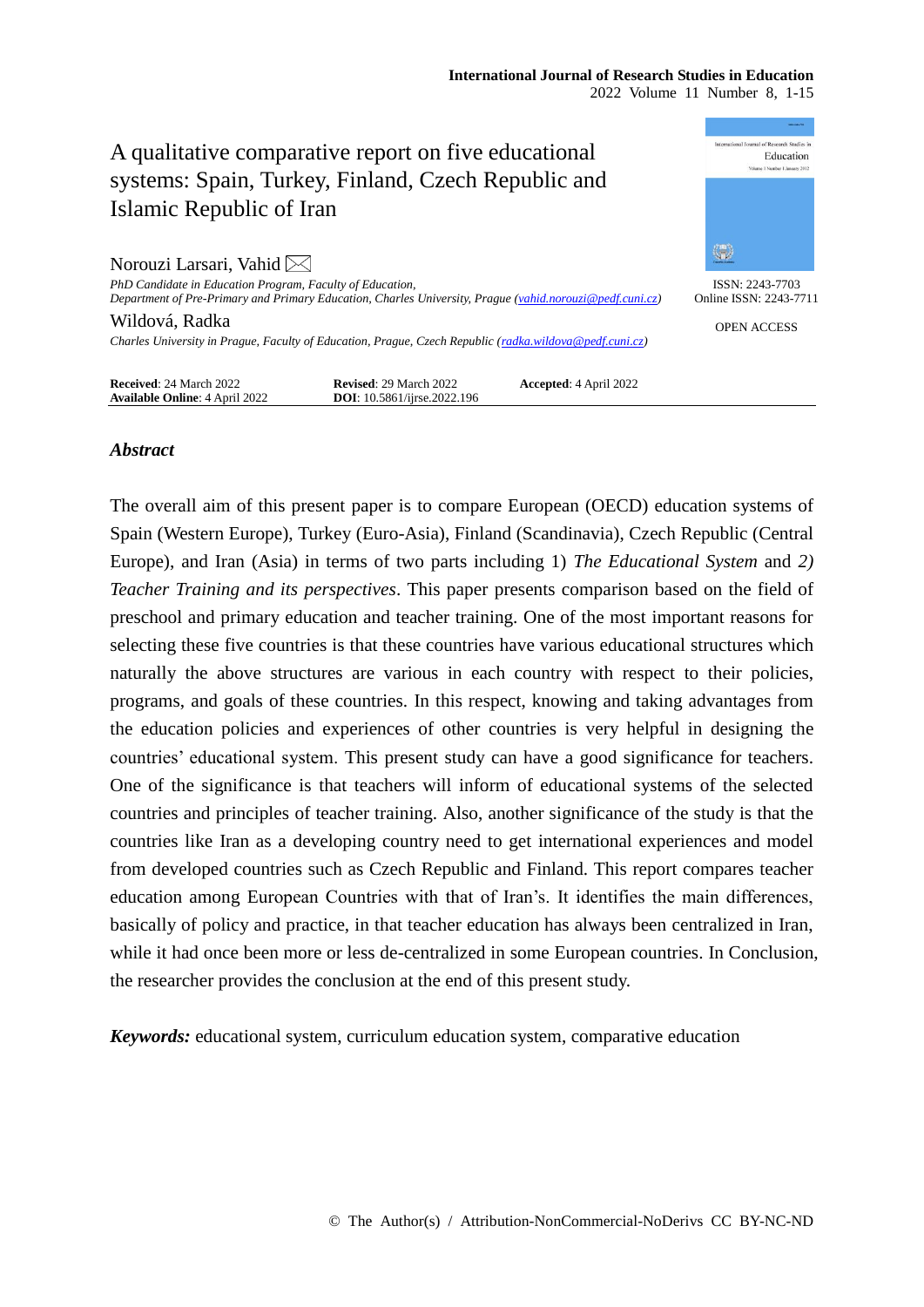# **A qualitative comparative report on five educational systems: Spain, Turkey, Finland, Czech Republic and Islamic Republic of Iran**

#### **1. Introduction**

Nowadays, education and training are vital for the transformation of the European Union, to advance as a knowledge society and compete effectively in a global economy. Europe is necessary to have an education and training of high quality. Europe is formed by varieties such as different cultures and languages. These differences are obvious in many aspects and can also be observed in the structure of the different education systems (Ministers of Education and Cultural Affairs of Germany, 2014). The overall aim of this present paper is to compare European (OECD) education systems of Spain (Western Europe), Turkey (Euro-Asia), Finland (Scandinavia), Czech Republic (Central Europe), and Iran (Asia) in terms of two parts including 1) The Educational System and 2) Teacher Training and its perspectives.

This paper presents comparison based on the field of preschool and primary education and teacher training. One of the most important reasons for selecting these five countries is that these countries have various educational structures which naturally the above structures are various in each country with respect to their policies, programs, and goals of these countries. In this respect, knowing and taking advantages from the education policies and experiences of other countries is very helpful in designing the countries' educational system. This present study can have a good significance for teachers. One of the significance is that teachers will inform of educational systems of the selected countries and principles of teacher training. Also, another significance of the study is that the countries like Iran as a developing country need to get international experiences and model from developed countries such as Czech Republic and Finland.

This present paper also constitutes two parts including part A: The Educational System and Part B: Teacher Training and its perspectives. The educational system constitutes six indicators including "The Schooling System", "The Educational responsibilities, Compulsory System, Curriculum Education System, Evaluation and assessment system", and Educational Fund. The second part is also related to "Teacher Training and its perspectives". This report compares teacher education among European Countries with that of Iran's. It identifies the main differences, basically of policy and practice, in that teacher education has always been centralized in Iran, while it had once been more or less de-centralized in some European countries. In Conclusion, the researcher provides the conclusion at the end of this present study.

## **2. Educational Systems (Section I)**

#### *2.1 Czech Republic*

The schooling system in the Czech Republic covers elementary school, secondary school, and post-secondary **school** (Organization for Economic Co-operation and Development, 2104). According to OECD (2016), the education system is highly remarkably in Czech Republic.

## **1. The Schooling System**

*1.1 Pre-Primary Education -* In Czech Republic, nursery schools (mateřská škola) provide pre-primary education for children usually from 3 to 6 years. Municipalities guarantee places for children from the age of 4. From the age of 5, the pre-primary education is *compulsory* and *free of charge*. Otherwise, the fees in public and state schools are considerably regulated (OECD, 2016). Children from 3 to 6 years are entitled to pre-primary education from September following their fourth birthday. Similarly, the **compulsory preprimary education** lasts from the school year after the child's fifth birthday until the beginning of the compulsory school attendance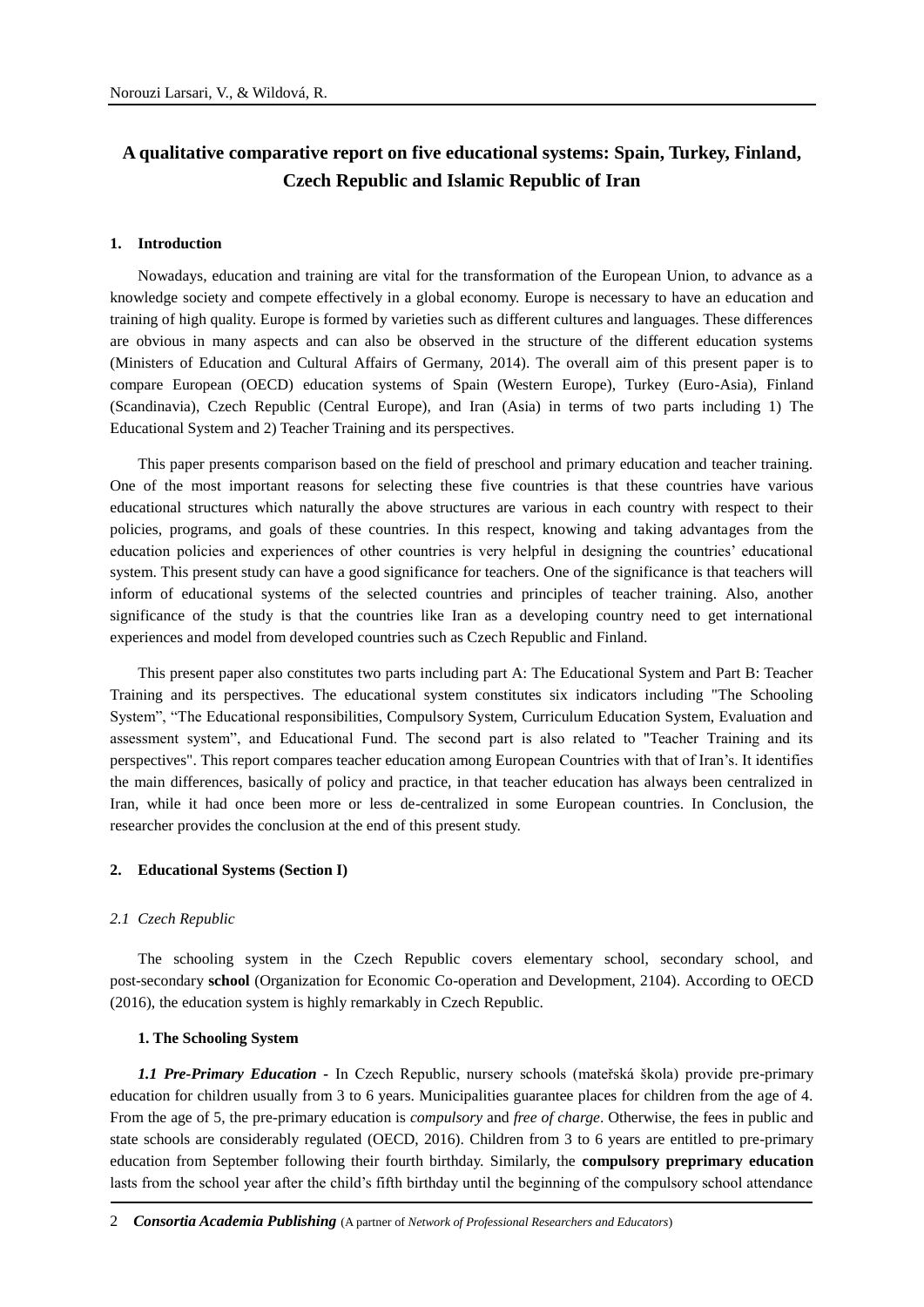A report on five educational systems: Spain, Turkey, Finland, Czech Republic and Islamic Republic of Iran

# (OECD, 2016).

*1.2 Primary and Lower Secondary Education -* The school attendance is compulsory for nine years, usually from the age of 6 to 15. The education is provided mainly by basic schools (*základní škola*). The compulsory school attendance starts at the beginning of the school year following the child's sixth birthday, unless he/ she is granted a postponement (OECD, 2016). Pupils start their compulsory school attendance in the nine-year basic school consisting of two stages which correspond to primary (grades 1–5) and lower secondary (grades 6–9) levels of education. Almost 13% of pupils leave a basic school at the end of the fifth year or the seventh year to enter multi-year general secondary schools (*gymnázium*). Small number of pupils start attending eight-year conservatoires (*konzervatoř*) after completing the fifth year of the basic school (OECD, 2016).

# **2. Educational Responsibilities**

The Ministry of Education, The Ministry of Education, Youths and Sports Youths and Sports is responsible for the curriculum, state and development of the education system; determines the content of education: approves frameworks for educational programs; accredits educational programs; is responsible for the state financing policy in education (OECD, 2016).

# **3. Compulsory Education: Does the duration matter?**

Compulsory school attendance starts at 6 years of age and lasts 9 years. Primary and lower secondary education (basic education) is organized mostly within a single-structure system in nine-year basic schools, which are divided into the first and second stage. The age of pupils is usually 6 to 15 years (OECD, 2020).

# **4. Curriculum Education System**

There are two stages of curriculum education system including *Primary* and *lower secondary education* (NCEE, 2006). The curriculum of the stage of *Primary education* constitutes nine subjects including *Czech language* and *literature*, *introduction to acquiring knowledge*, the *principles of geography and geology*, the *principles of natural sciences*, *mathematics*, *physical education*, *musical education*, *work education*, and *drawing, painting and sculpture* (NCEE, 2006). The curriculum for the stage of *lower secondary education* (6 to 9 years) consists of *foreign language*, *civic education, history, biology, physics, and chemistry*, as well as *optional subjects* including a second foreign language, computer science, or technical education (NCEE, 2006). Czech has given more freedom to regions and school head to decide what materials must be taught (Arvaz, 2020). The educational curriculums are: (1) Language and language communication, (2) Mathematics and its application, (3) ICT, (4) People and their world, (5) People and society, (6) People and nature, (7) Art and culture, (8) People and their health, (9) People and the world of work. The cross-curricular topics comprise: Personal and social education, Education for democratic citizenship, Education towards thinking in the European and global context, Multicultural education, Environmental education, and Media studies (OECD, 2020).

## **5. Evaluation and Assessment System**

According to OECD (2020), evaluation and assessment system constitutes administering standardized national examinations, tests and sampled assessments to offer system-level data on student learning results. It is reported that external school assessments are considered as the important responsibility mechanism within the education system and ČŠI must assess each school every six years (OECD, 2020). In addition, it is necessary that schools perform internal self-evaluations and determine their conditions, structure and content. Therefore, schools are also required to publish annual activity reports (OECD, 2020). A significant test was introduced which is considered as general study prerequisites. It **assesses verbal, mental and quantitative reasoning of students** (Dvořák, et al., 2014). This test is used by schools for **admission purposes** and helps them not only assess students' fractographic knowledge, but also identify their potentials for future success. In addition to being employed assessment at primary and secondary schools, it is used as a part of the admission process in more than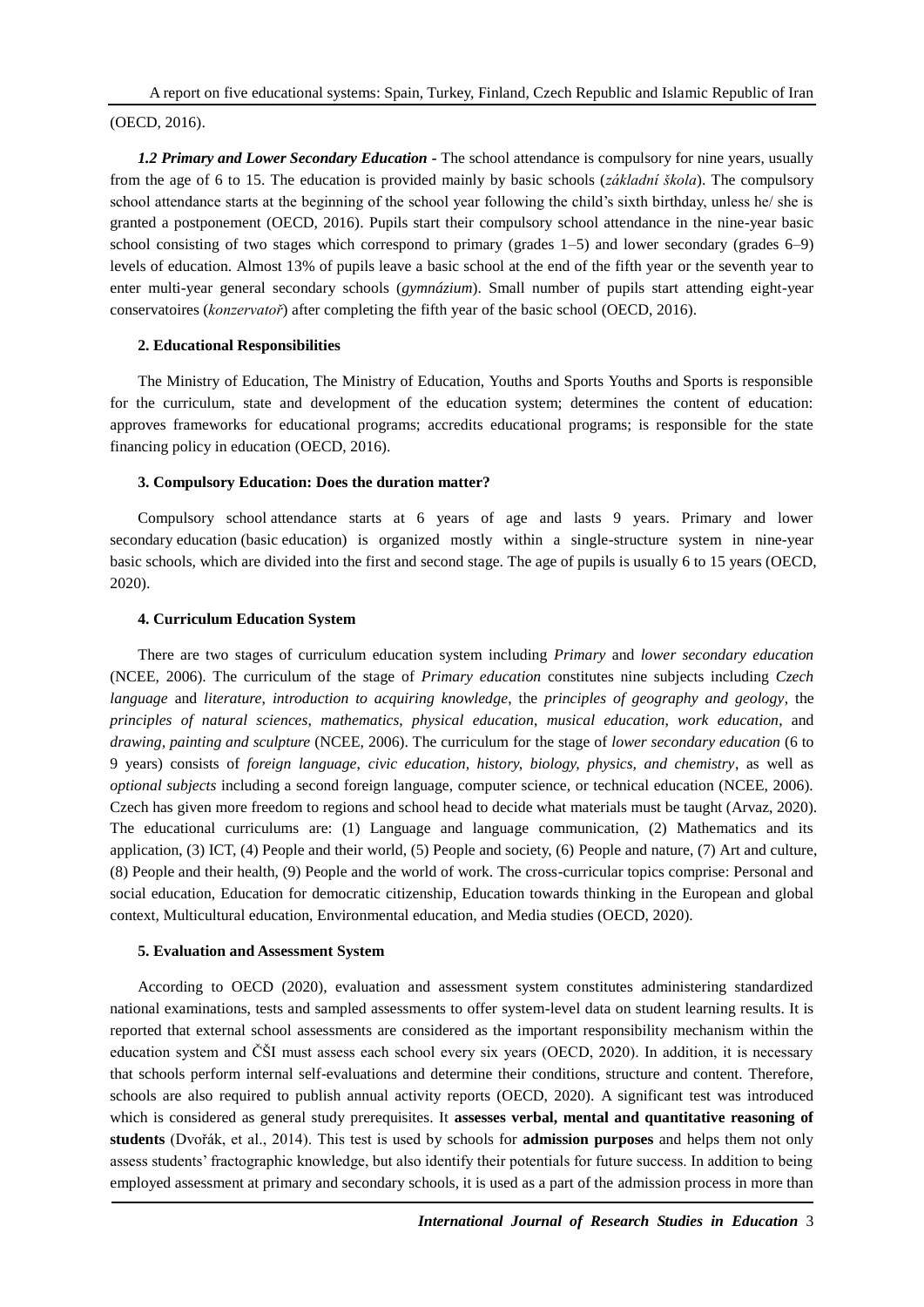40 universities in Czech Republic at present (Dvořák, et al., 2014).

### **6. Educational Fund**

According to OECD (2020), Czech Republic has had a low general spending on education with respect to international comparison. funding is dependent on enrolment numbers. The Ministry provides the majority of funding which devotes to teacher salaries and education-related costs. The rest of funding is provided by regional and municipal budgets and allocates to capital and operating costs (NCEE, 2006). Moreover, the central and regional governments are mainly responsible for providing funding to the primary and secondary schools and more funding has given to secondary education (OECD, 2020). It is reported that many different sources are accessible for school funding including state, regional and municipal budgets, school-raised funds, donations and parental contributions. This indicates the ability of the government to assess for equity in funding provisions (OECD, 2020).

#### *2.2 Islamic Republic of Iran*

## **1. The Schooling System**

According to Madandar Arani, Kakia, and Karimi (2012), the Ministry of Education is still commitment to promise the decentralization process in Iran, it is difficult to assess the future of education in Iran because it puts emphasize on experiencing cultural changes (Madandar Arani, Kakia, & Karimi, 2012). In Iran, education starts from ages of 7 to 11 (around 12). The schooling system is divided into two major levels: primary education and high-school education (Hazari, 2014). Primary school is compulsory in Iran. We have from the first grade to six grades in Primary school. Also, a teacher can teach all courses in primary schools. There is not a specific teacher for that course. For example, a teacher can teach English language, Geography, Mathematics. It is reported that the content of these books is general subjects. It takes 6 years to finish primary level (i.e., from six to 12) and attend high school from 12 to 18 of age. There are many free public schools and private schools with high tuition fees. There are also schools called "Nemuneh Mardomi", which are considered to be better than public schools and more affordable than private schools (Hazari, 2014).

*1.1.1 Levels of Education -* In Iran, the schooling system is divided into two major levels: primary education and high-school education (Hazari, 2014).

# 1.1.1.1 Pre-primary education

The duration of pre-primary education is for one-year in Iran. Most children enter into primary education at age of 5 years (Madandar Arani, Kakia, & Karimi, 2012). Two teaching manuals such as *Content and Methods of Instruction in Pre-Primary Centers, Volumes I and II* include the curriculum of the pre-primary education period. One of the most important aims of the programme of this pre-primary education is to develop behavioural and pedagogical strategies which can have an strong emphasis on basic life skills, natural sciences, hygiene, literacy, history, and religious history and practice (Madandar Arani, Kakia, & Karimi, 2012).

#### 1.1.1.2 Primary education

Primary education constitutes two kinds of *primary* and *lower secondary*, (Called **دبستان مدرسه**) (Madandar Arani, Kakia, & Karimi, 2012). At age of around 6, children can enter into the primary school (Dabestan مدرسه )ابتدایی )دبتسان (at the age of 6 and lasts for 5 years (Menashri, 1992).

1.1.1.3 Lower secondary education or guidance cycle

In Iran, students will start the Middle school or the guidance cycle (Rahnamayi راهنمائی مدرسه ;(it covers 6 to 8 grades (Menashri, 1992). The duration of this period (doreh-e rahnamaii) is three years. The aim of this *Lower secondary education* or *guidance cycle level* is to emphasize on helping a student discover an area of specialization rather than teaching general knowledge (Madandar Arani, Kakia, & Karimi, 2012).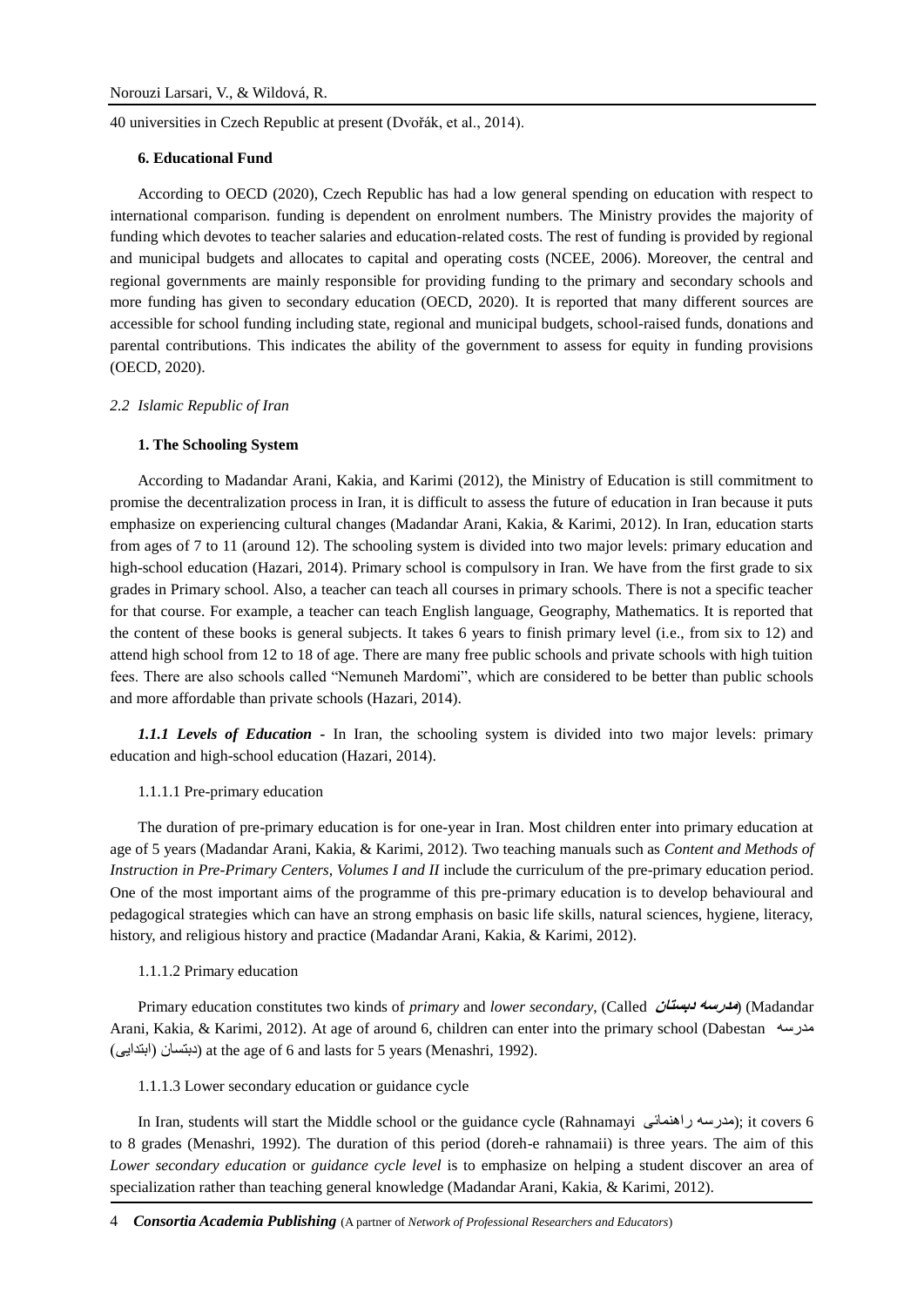#### 1.1.1.4 Secondary education or high school

The duration of *Secondary education or high school* is four years, but this level is not *compulsory*. Besides, this level of education is divided between theoretical, *vocational/technical* and *manual* and each programme has its own specialties (Menashri, 1992). Actually, students may choose to continue the theoretical branch, or the Technical and Vocational Education (TVE) process. The theoretical branch consists of general academic disciplines such as mathematics, *physics*, *empirical sciences*, *human sciences*, and *economics* (Madandar Arani, Kakia, & Karimi, 2012). In Iran, there are two types of schools, namely *free public schools* and *private schools* from elementary school through to university (Menashri, 1992), as well as to enter into higher education, it needs to have a High school diploma, and then pass the state University's entrance exam (Konkoor کنکور) (Madandar Arani, Kakia, & Karimi, 2012).

#### **2. Educational Responsibilities**

Iranian's education system is highly centralized (Menashri, 1992). The education programmes in the schools of Iran are uniform and are highly the same as the programmes in Tehran. The important difference is that in Tehran, many facilities are accessible and there are a lot of schools to provide education at a single level (Madandar Arani, Kakia, & Karimi, 2012). According to Kozhani (2006), Iran has an own centralized education system. Educational objectives, policies, curriculums, teaching and learning materials (teachers' guides and students' textbooks) are all decided by the central government (Kozhani, 2006). The Ministry of education is responsible for schools in Iran. The Ministry of Education is responsible for K-12 education and higher education, and the Ministry of Science and Technology supervises the higher education process (Menashri, 1992). It is also reported that the Ministry of Education is responsible for educational planning, financing, administration, curriculum, and textbook development. The liability of the Ministry is also teacher training, grading, and examinations (Madandar Arani, Kakia, & Karimi, 2012).

#### **3. Compulsory Education: Does the duration matter**

In Iran, all schools are single-sex. All children spend six years of their lives at primary level from ages six to 12 and attend high school from ages 12 to 18. Primary education is compulsory in Iran. There are many free public schools as well as private schools with high tuition fees (Madandar Arani, Kakia, & Karimi, 2012).

# **4. Curriculum Education System**

In Iran, all schools teach the same national curriculum. Although there may be sufficient number of facilities to provide education in urban areas, rural areas do not usually enjoy the same level of facilities. One reason underpinning imposing a centralized curriculum by the revolutionary government can be the attitude that the maintenance of the revolution relies on the present school children accepting the values of the revolution. one of the first steps taken by the government after the 1979 revolution was the desecularization of the education system which was done in three stages that involved changing materials and textbooks according to Islamic values, adding courses on religion in both schools and universities; monitoring teachers and dismissing some as they were understood to be the true meaning secular; and establishing Islamic dress codes for teachers and students especially in female schools. Therefore, a centralized curriculum which ensures that the revolutionary values are taught to all students in all schools throughout the country was part of this reform and has remained unchanged since then (Madandar Arani et al., 2012). Iranian schools and the head of the schools are limited in the decisions they can make on their own about the educational process and atmosphere.

As a matter of fact, head schools are supposed to keep in close touch with the provincial education offices and to keep track of the latest rules and decisions set by the Ministry of Education and deliver them to the teaching staff in the schools and do their best to administer the educational practices stipulated by the ministry of Education as well as possible (Madandar Arani et al., 2012). In this case, too, it is not easy to decide whether greater or more limited autonomy of schools are good. It all depends on the contextual factors in the educational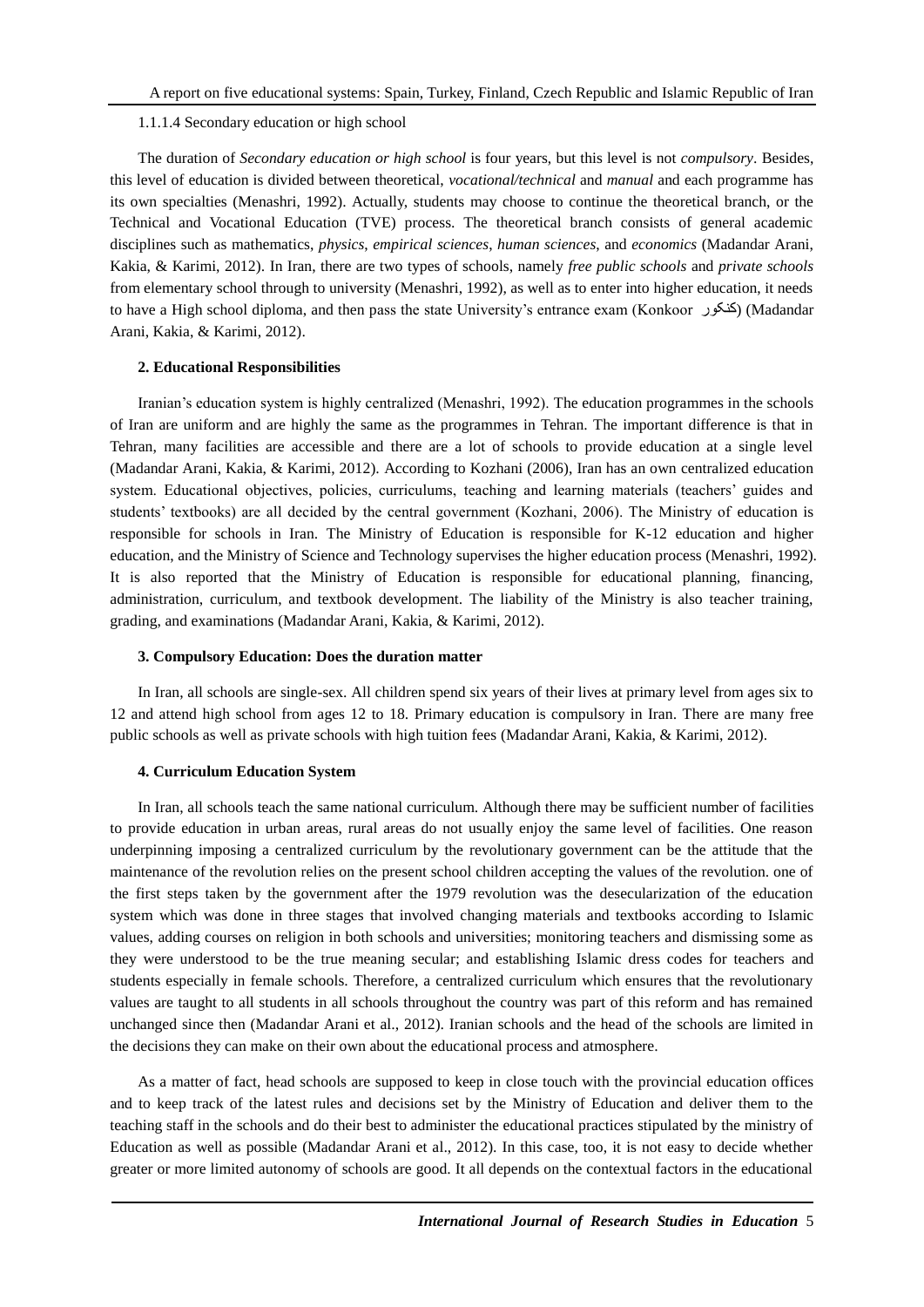settings (Madandar Arani et al., 2012). The curriculum of the primary school (Dabestan) consists of the study of Qur'an, Persian composition, dictation, Persian reading comprehension, social studies, arts, hygiene and natural sciences, mathematics, and physical education, but the main focus is on reading comprehension (Madandar Arani, Kakia, & Karimi, 2012). The curriculum of the lower secondary education includes subjects such as history, geography, Arabic, vocational training, foreign languages, and defence preparation, but the main emphasis is on mathematics and natural sciences (Madandar Arani, Kakia, & Karimi, 2012).

#### **5. Evaluation and Assessment System**

In Iran, the teachers can create as assessor in their classroom. Assessment in Iranian schools is mainly the responsibility of teachers which is done as part of the strategies for the active involvement of students in the teaching-learning process. There are two type of assessment in Iranian Schools: *continuous* and *formative* assessments. Continuous assessment involves students in active participation in the learning process. Examples of this type of assessment includes sporadic quizzes in the middle of semesters, homework completion, and classroom activities. Parents are usually sent a report card at the end of each month and semester which provides them with feedbacks about the performance of their children. Final exams are usually conducted in written and sometimes oral and practical in primary schools. Students need to get a passing score at the end of each academic year for each subject in order to be able to move on to higher grade levels. A nationwide exam is administered at the end of each stage of education, namely at the end of the primary period (6th grade), at the end of lower secondary (9th grade0, and at the end of upper secondary (12th grade). The assessment system in Iranian primary schools relies on a qualitative assessment framework school and The qualitative method of assessment for primary schools in Iran was piloted as a project in 2002 at some primary schools (Ahmadi, 2004). The purpose was to omit 0-20 band score for students at this level of education and it was proposed by the Supreme Committee of the education system to improve the evaluation approaches in education schools (Ahmadi, 2004). Depending on the type and nature of the subject matter, exams are performed in written, oral and hands-on ways. The most common form of the exams is the written exams. The minimum passing score to move on to a higher grade is 10 and the maximum grade is 20 (Madandar Arani, Kakia, & Karimi, 2012). It is reported that in Iran, testing and evaluation are subjected to the subjects of each textbook and textbooks determine the content of the examination system. National examinations evaluate performance of students in the elementary school (grade 6), guidance or middle school (grade 3) and high school (grade 4) (Madandar Arani, Kakia, & Karimi, 2012).

# **6. Educational Fund**

In Iran, in addition to government spending, non-profit schools, parents and educators associations, municipalities, donors' school building, student councils, government and public model, boarding schools and the board of trustees of some schools involves major public participation (Ahmadi, Abbas Zadeh Shahri, & Mirjavani Zanganeh, 2016).

# *2.3 Finland*

#### **1. The Schooling System: Finland**

Finland is famous for its equal education system and for the high quality of teaching and learning (Halinen at al., 2016b). Equity and equality are developed by offering equal access to education for everyone, by supporting every student's learning and well-being as well as by ensuring, by means of high-quality support systems, that everyone has opportunities to be successful in learning (Halinen at al., 2016b). Differences between schools and municipalities are small. Education is free of charge in Finland, even at the university level. The education system is flexible and always provides a way forward for students who want to study and move from one level to another. There are no dead ends in the system. The [schooling](https://en.wikipedia.org/wiki/Education) system in Finland consists of daycare programs (for *babies* and *toddlers*), a one-year "**pre-school**" (age six), a nine-year compulsory basic [comprehensive school](https://en.wikipedia.org/wiki/Comprehensive_school) (age seven to age sixteen), post-compulsory secondary general academic and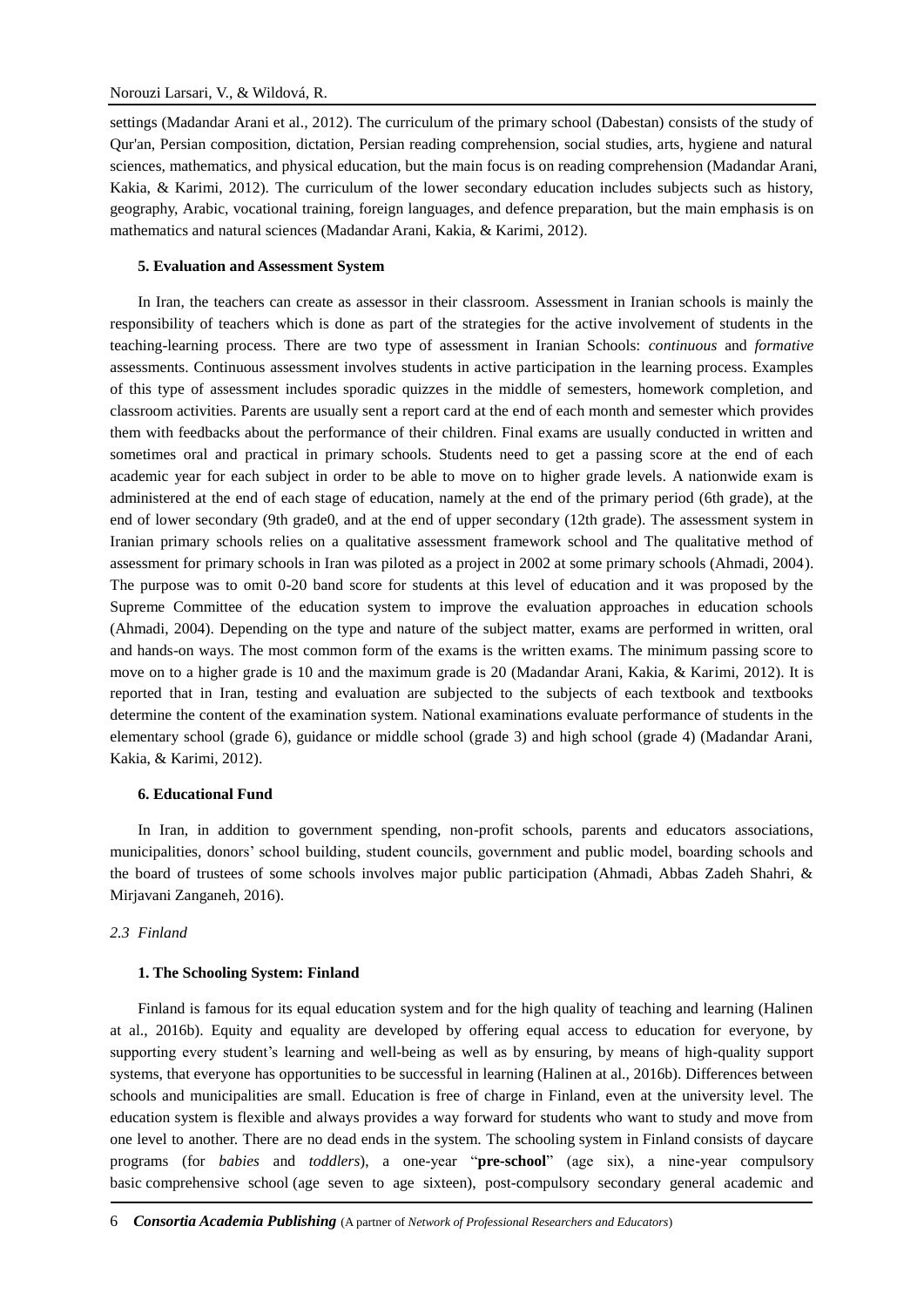vocational education, higher education and adult education (Antikainen, Ari; Luukkainen, Anna, 2008).

#### **2. Educational Responsibilities**

In Finland, the Ministry of Education and Culture has the overall responsibility for the growth of education, science, cultural, sport and youth policies (The Ministry directs Finnish educational and cultural policy, 2017). The administrative branch of the Ministry of Education and Culture has 13 agencies, including *Finnish National Agency for Education*, *Academy of Finland and Arts Promotion Centre Finland* (The Ministry directs Finnish educational and cultural policy, 2017). Ministry of Education and Culture is responsible for developing education and training, early childhood education and care and lifelong learning, and for improving internationalization. Finnish National Agency for Education (EDUFI) is a national development agency. EDUFI is subordinate to the Ministry of Education and Culture and its tasks and organization are set in the legislation. The Finnish National Agency for Education is the national expert agency responsible for the development of ECEC and pre-primary education (The Ministry directs Finnish educational and cultural policy, 2017). It issues the national core curricula based on which municipalities and other providers prepare the local curricula. Municipalities have a statutory duty to provide ECEC services and pre-primary education according to the local need. Families pay fees for ECEC. These fees vary between  $0 - 289 \epsilon$  in full-day provision depending on the size and income of the family. In private ECEC fees are usually higher. Pre-primary education of six-year-olds is free of charge.

## **3. Compulsory Education: Does the duration matter?**

Every child permanently residing in Finland must attend compulsory education. Basic education is free of charge. Free school meals are also provided. Comprehensive schools are maintained by the local authorities (municipalities) and other education providers (OECD, 2015).

#### **4. Curriculum Education System**

The objective of Early Childhood Education (ECE) curriculum is to is to support children's growth towards humanity and ethically responsible membership of society, and to provide children with the knowledge and skills necessary in life (Airaksinen et al. 2016). In Finland, expansion of knowledge expertise and the skills to create new inventions. Changes in Families. Women's entry into working life. Family with Children 0-7 and parents' employment situation. In Finland, Early Childhood Education (ECE) is the responsibility of local (municipal) authority (National Core Curriculum for Basic Education 2014, 15-17).

#### **5. Evaluation and Assessment System**

In Finland, especially in basic education, the focus is on *formative assessment* and *giving supportive and encouraging feedback* (Pietarinen et al. 2017). In addition to the assessment of learning, more and more assessment for learning and assessment as learning takes place. The development of skills for self-assessment and for peer-assessment is developed during the school years (Pietarinen et al. 2017). This means that students learn, and supported by their teachers, to set goals for their own learning, to discuss the assessment criteria, to plan and reflect upon their working processes, and to assess the results of their own work. For teachers, assessment is an effective pedagogical tool for guiding and encouraging their students' learning and development. For students, learning self-assessment skills also improves their capacity for self-reflection, self-directedness and responsibility. Classroom assessment practices in Finland allow teachers to evaluate and change instruction based on student needs. Within the classroom, teachers use formative assessment and summative assessment, giving students exams created by the textbook company or by teacher's associations (Kupiainen et al., 2009).

#### **6. Educational Fund**

In Finland, funding allocations to *primary and secondary schools* are primarily the responsibility of local authorities, both via central transfers to municipalities and locally-raised funds (OECD, 2020). Based on OECD's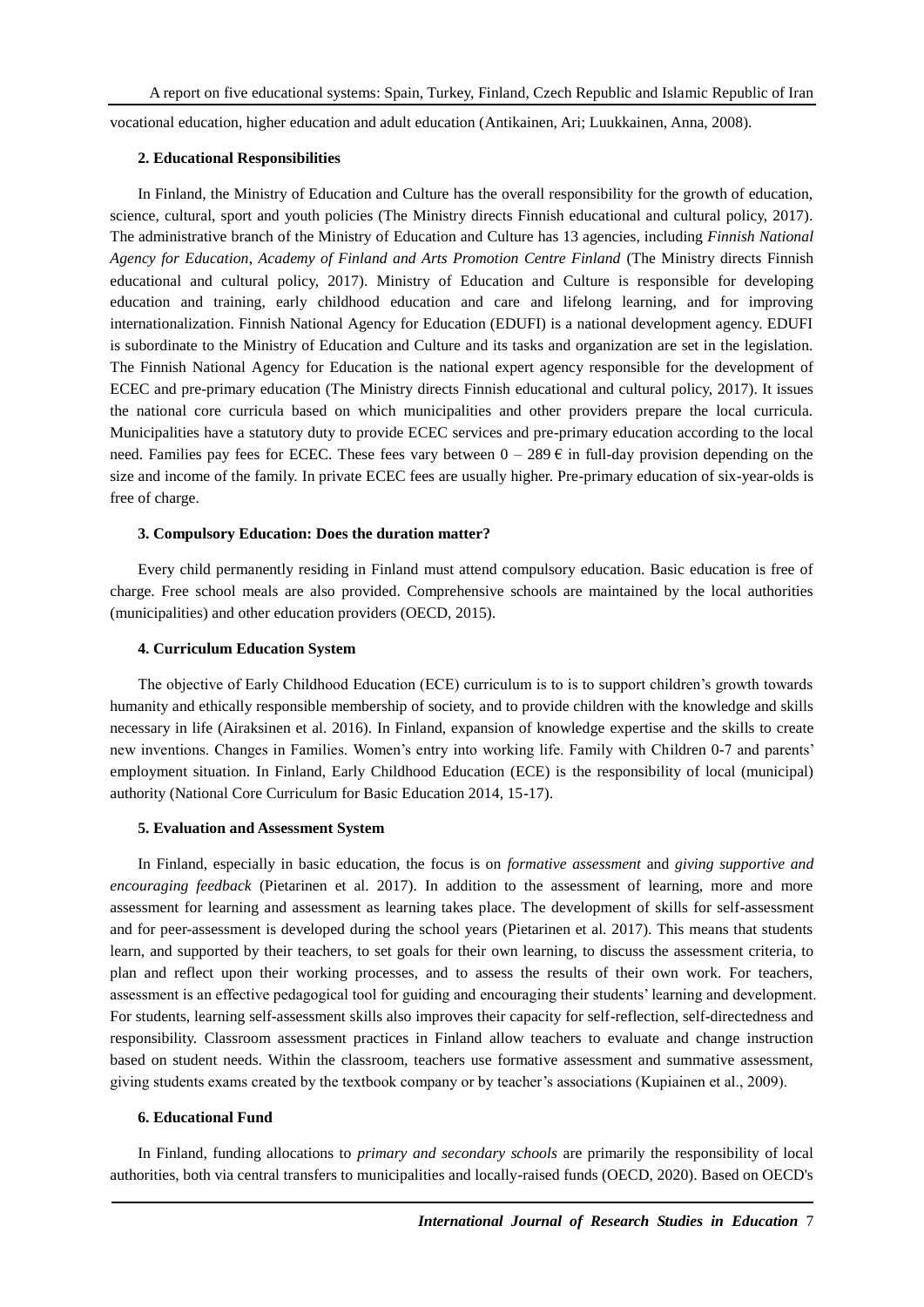report (2020), transferred funds are calculated with respect to the number of residents aged 6-15 years although other factors, such as geographical remoteness and population density, are also considered. These funds are not earmarked; municipalities have full autonomy to decide how they are allocated. Also, municipal funds must cover the cost of learning resources, health and social support services, and one meal a day for children. This system appears to address perceived needs in schools to some extent. Finland's schools are publicly funded. The people in the government agencies managing them, from national officials to local authorities, are educators, not business people, military leaders or career politicians. Every school has the same national goals and draws from the same pool of university-trained educators (OECD, 2020).

# *2.4 Turkey*

## **1. The Schooling System**

In turkey, the schooling system includes early childhood education, primary, middle, high schools, as and tertiary education. The **compulsory education** was 8 years until 2012, yet the duration of compulsory education has extended to 12 years of schooling with the introduction of **4+4+4** system. According to MoNE, the rationale of changing schooling system was that the average duration of education in the world is 11-12 years on average, yet it is 6 years in Turkey, which indicates that there is a huge gap between the developed countries and Turkey in terms of duration of education (MoNE, 2012).

# **2. Educational Responsibilities**

In Turkey, early childhood education (ECE) forms children between the ages of 3 to 5, and local authorities, public schools and private institutions can provide early childhood education. Early childhood education is not free of charge, yet the Ministry implements a piloting program for free early childhood education. Even though early childhood education is vital for social, academic and intellectual development of the children for compulsory and further education, early childhood education in Turkey causes serious educational inequalities (MoNE, 2012).

## **3. Compulsory Education: Does the duration matter?**

Turkey follows **4+4+4** a single structured model and **primary education** covers the first 4 of the Turkish education system. It is **compulsory** and is given free of charge in state schools. With respect to the compulsory education curriculum, all the schools in Turkey have to follow a national curriculum and the curriculum of the schools is prepared by the General Directorate of Basic Education and put into effect after the approval of the Board of Education (Eurydice, 2016). The compulsory education curriculum aims to offer basic general culture information, to introduce local and global issues, and to help them contribute to the welfare of Turkey (Türk Eğitim Sistemi, 2017). In line with the centralized curriculum, all the textbooks used in the primary, and secondary schools are determined by the Ministry of National Education (MoNE) (National Education Basic Law, Article 55) and are distributed free of charge.

## **4. Curriculum Education System**

The main purpose of education in Turkey is to educate a person to become a psychically, mentally, emotionally, and spiritually competent individual by respecting human rights and universal ethical values. In addition, education in Turkey aims to help students to improve their skills, pursue their interest and eventually be a creative, supportive and contributing member of the society with his/her occupation (Türk Eğitim Sistemi, 2017). The purpose of the primary education curriculum is to ensure that every child acquires the basic knowledge, skills, behaviors, and habits to become a good citizen, is raised in line with the national moral concepts and is prepared for life and for the next education level parallel to his/her interests and skills. Upon completion, the students are awarded with primary and middle school diploma, respectively (Türk Eğitim Sistemi, 2017).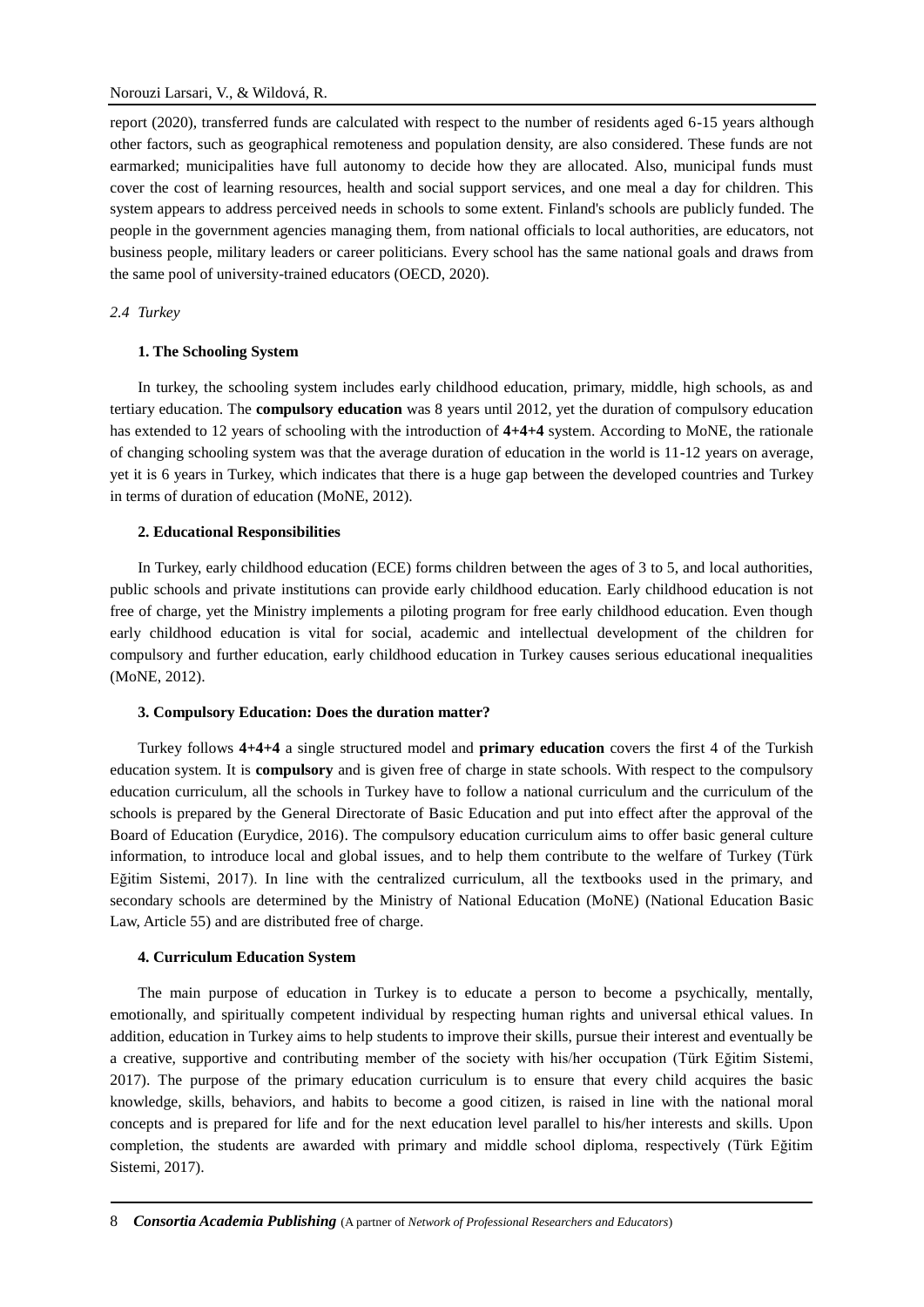#### **5. Evaluation and Assessment System**

Teachers use alternative assessment methods that center on student self-assessments and the diversity in the assessment. The wider system for evaluation – teacher appraisal, school evaluation and system evaluation – can significantly influence teaching and learning practices (OECD, 2013). As the wider evaluation system is well-designed and well-aligned with national goals, it offers powerful levers for transforming the instructional system and improving the application of high-quality assessment practices which support higher-order learning outcomes. Turkey already has established processes for assessing and evaluating teachers and schools. It also uses strategic planning to set and monitor education goals. However, two factors prevent these processes from supporting improvement in teaching and assessment effectively. One is the heavy reliance on summative test results to evaluate quality (OECD, 2013).

# **6. Educational Fund**

Turkey has a highly centralized governance structure in which education policy is steered by the Ministry of National Education (MoNE) and, at the tertiary level, by the Council of Higher Education (YÖ K). In turkey, schools have little autonomy and limited capacity to respond to their needs.

Education is publicly funded, but Turkish schools can receive contributions from parents through their school-parent associations. The central and provincial governments are responsible for personnel and financial management of schools. Although overall funding has increased in the past decade, data suggests that primary and secondary education are underfunded compared to other OECD countries. Tertiary institutions have more autonomy than schools to address their needs, but central authorities oversee funding and student entrance exams for tertiary institutions.

# *2.5 Spain*

## **1. The Schooling System: Spain**

In Spain, the legislative framework that guides the Spanish educational system is composed of the Spanish Constitution of 1978 and the laws that improve the principles and rights enshrined in it: Constitutional Law 8/1985 of 3 July, regulating the right to education, Constitutional Law 5/2002 of 19 June, on Qualifications and Vocational Training, and the Constitutional Law 2/2006 of 3 May, on Education amended by Constitutional Law 8/2013, of December 9, for the Improvement of Quality in Education (OECD, 2016). The Spanish education system is divided into four stages, two of which are compulsory:

- Nursery and preschool (*educación infantil*) optional
- Primary (*educación* or *escuela primaria*) compulsory
- Compulsory secondary education (*educación secundaria obligatoria*)
- Upper secondary education (*bachillerato*) optional

# **2. Educational Responsibilities**

In Spain, there are different levels of management of education*: state level* and *regional level*; the *local or municipal level* has no powers of management and direct governance of schools (OECD, 2016). Governance of education in Spain is heavily influenced by the decentralized state model, so that the structure that has been adopted is modeled on the distribution of powers established in the Spanish Constitution (CE Titles IV, VIII), which allocates responsibilities between all educational Authorities: General State Administration (Ministry of Education, Culture and Sport), the Administrations of the Autonomous Communities (Boards or Departments of Education) and to a lesser extent, local authorities.

The **Ministry of Education and Vocational Training** (MEFP) has the whole responsibilities for the area of education, and its functions include the following: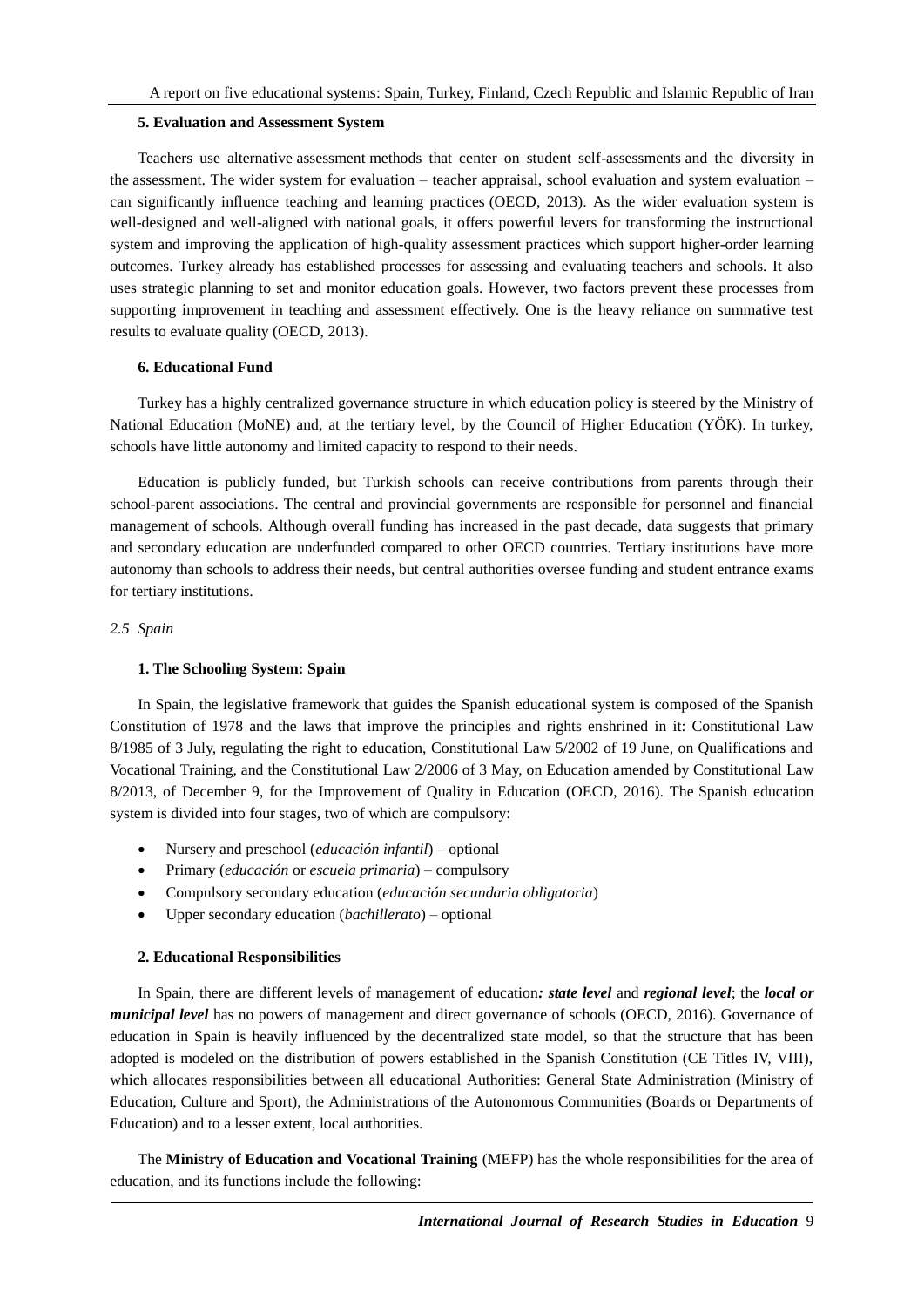- proposal and implementation of the Government policy on education and vocational training, including all kinds of provision of the education system except for university education, and without prejudice to the competences of the Supreme Council for Sports in the area of sports education.
- The State Secretariat for Culture and the Supreme Council for Sports are also part of the Ministry, even if they are not included since they do not have competences on education matters (OECD, 2016).

# **3. Compulsory Education: Does the duration matter?**

In Spain, Compulsory education starts from 6 to 16 years. Between 0 and 6 years of age children can participate in schools that offer preschool and pre-primary education. Primary education consists of six academic years and is available to a pupil between 6 and 12. Compulsory secondary education comprises four academic years for children from 12 to 16 (OECD, 2016). At 16, pupils must pass exams to obtain a qualification known as "*Graduado en Educación Secundaria Obligatoria*", which is the equivalent of our GCSEs, to be accepted to study a Baccalaureate (two academic years prior to going into higher education) or "*Formación Profesional*" (vocational training aimed at preparing pupils to gain direct access to the job market). In Spain, there are four various kinds of Baccalaureates: Arts, Science and Technology, Humanities and Social Sciences and finally, Health and Natural Sciences (OECD, 2016).

## **4. Curriculum Education System**

The aim of the Curriculum introduces foreign children to the Spanish language and culture. The core curriculum is usually Spanish language and literature (and the language and literature of the autonomous region if applicable), mathematics, geography, history, a foreign language and physical education.

## **5. Evaluation and Assessment System**

In Spain, student progress is monitored via continuous evaluation throughout the school year, and through summative or final evaluations carried out during the different educational phases. Students must demonstrate a high degree of mastery in the different competences that correspond to their Primary Education. System evaluations are performed by INEE, regional education authorities, and the State Educational Inspectorate (*Inspección General de Servicios de Educación*) to make sure compliance with legislation (OECD, 2014). INEE reports to the Spanish Parliament annually, using different system evaluations: *general diagnostic evaluations*; *international student assessments*, such as PISA; results of the National System of Education Indicators (*Sistema Estatal de Indicadores de la Educación*); and the report of the State School Board (*Consejo Escolar del Estado*), a participatory body of key education stakeholders.

According to OCED'S report (2014), the objectives of system evaluations are to improve the quality and equity of education, guide education policy and increase the transparency and effectiveness of the education system. Evidence on the education system can be used to help decision-makers develop informed policies leading to improved student outcomes.

# **6. Educational Fund**

In Spain, the financing of education originates from both *public funds* and contributions from *private institutions* and *citizens*. Therefore, the total expenditure on education is considered as the set of funds devoted to education (both public and private) from public and/or private sources (Eurydice, 2021). In Spain, in the context of decentralized financial responsibility for education by the 17 regional governments, education is mainly based on public funding sources. Regional governments have autonomy to handle their annual budget and how it is allocated to schools. Schools receive a small amount of funding based on the number of students enrolled. Most students at primary and secondary levels attended publicly funded schools in 2011: about 68% attended public schools and 28% attended publicly-funded private schools, a higher proportion than the OECD average. At upper secondary level, 79% attended public schools and 12% attended publicly-funded private schools.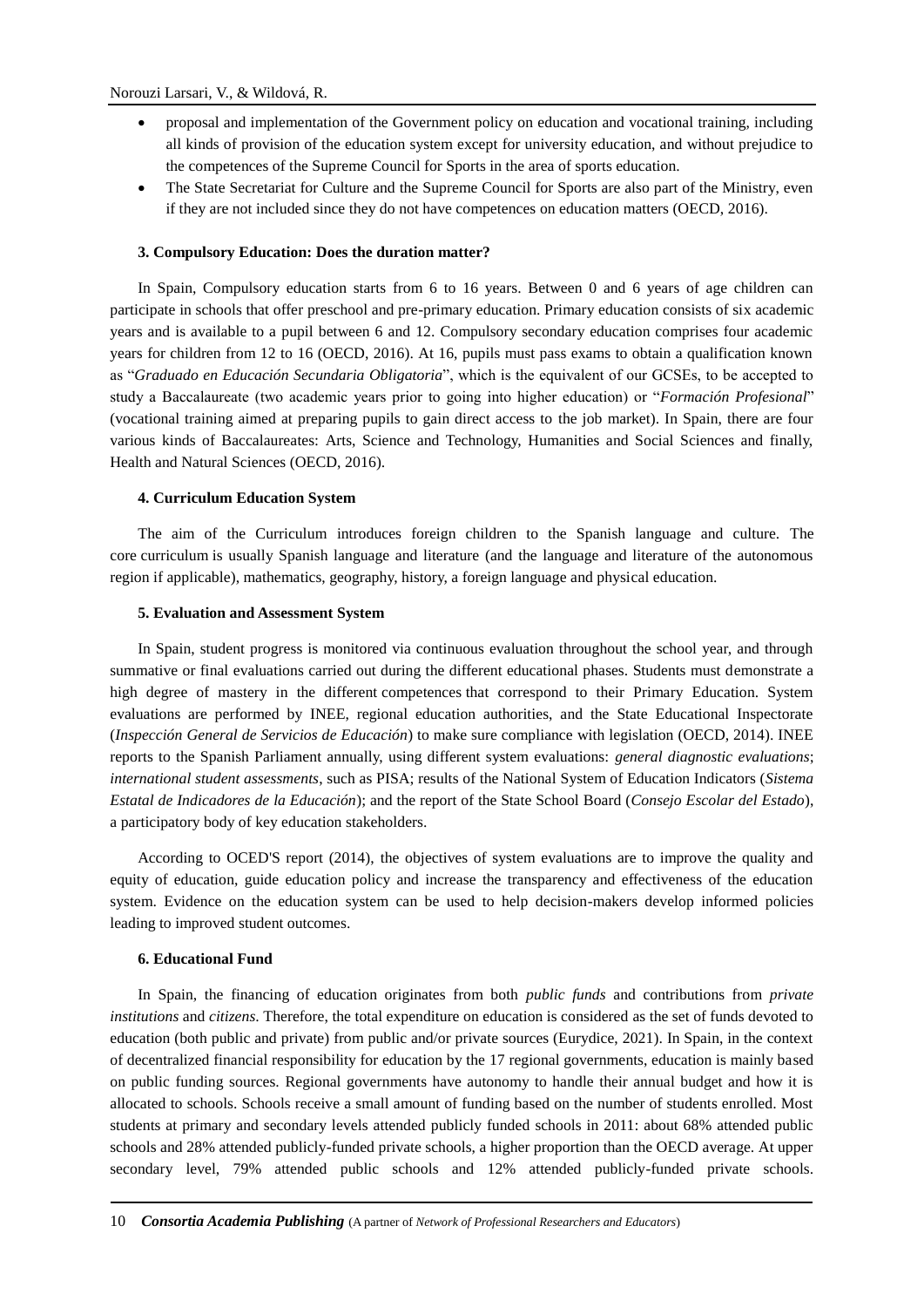Publicly-funded private schools must meet certain requirements to receive funding.

# **3. Teacher Training System: Its Perspectives (Section II)**

#### *3.1 Czech Republic*

According to OECD Reviews of School Resources (2016), in Czech Republic, teachers are required to have obtained university-level education. For pre-primary teachers, upper-secondary/higher levels of education are accepted. Most university programmes are at master's level and are taught in universities (Eurydice, 2014). According to Eurydice (2014), the individual universities have responsibility for each programme's content and organisation. Each faculty of education providing teacher education has the right to determine the content and organisation of studies. It covers study programmes, study and assessment regulations, entrance examination requirements, the requirements for state final examinations, etc. (Eurydice, 2014). Teacher training integrates both *theoretical* and *practical* perspectives. In addition to traditional methods including lectures and seminars, the 'learning by doing' approach is used, and different theoretical methods, learning through practical exercises, workshops, etc. There is no unified obligatory curriculum for teacher training in higher educational institutions.

### *3.2 Islamic Republic of Iran*

Teacher education in Iran is conducted at public institutions exclusively. Teachers at the upper secondary level are trained in universities and teacher-training colleges (Arabi, Andas Mdandar, 2014). Only one university, the University of *Farhangian*, is devoted to the graduate-level training of university instructors. In order to teach at the upper secondary level, instructors must have a Bachelor (کارشناسی *Karshenasi* ) degree. Teachers at the upper secondary level are trained in universities and teacher-training colleges. Only one university, the University of Tarbiat Modarres, is dedicated to the graduate-level training of university instructors. Ranked the second best university in Iran by the [Ministry of Education,](https://www.msrt.ir/en) the university awards master's and doctoral degrees (Malekzadeh. 2015).

#### *3.3 Finland*

Teacher training in Finland is arranged by universities and vocational institutes of higher education. Teacher training in Finland is a highly competitive field of masters' degree university studies and is provided in universities all over Finland. Students are selected via two-phase entrance exams which emphasise, in addition to academic qualifications, the candidates' personal suitability and motivation for teacher's work (Malinen, Va¨isa¨nen, Savolainen, 2012). Elementary-class-teacher education includes a strong practical and research orientation. The Finnish school system's approach in responding to the needs of increasing standards is to put a lot of trust in teachers and local education authorities to deliver good outcomes instead of centralised norms and consequential accountability (Malinen, Va¨isa¨nen, Savolainen, 2012).

#### **Table 1**

| AGE     | <b>SCHOOL</b>                        | <b>TEACHER</b>                            |
|---------|--------------------------------------|-------------------------------------------|
| $0 - 6$ | Kindergarten                         | Kindergarten/pre-school teachers          |
| 6       | Optional pre-school                  | Pre-school teachers or classroom teachers |
|         | $7-15$ Comprehensive school, 9 years | Classroom teachers and subject teachers   |
| $16-$   | Upper secondary school, 3 years      | Subject teachers                          |
| $16-$   | Vocational schools                   | Vocational school teachers                |
| $19-$   | Higher education                     | Teachers with higher academic degree      |

# *Teacher Training in Finland*

# *3.4 Turkey*

Nowadays, teacher education for primary schools was contextualized in Primary School Teacher Colleges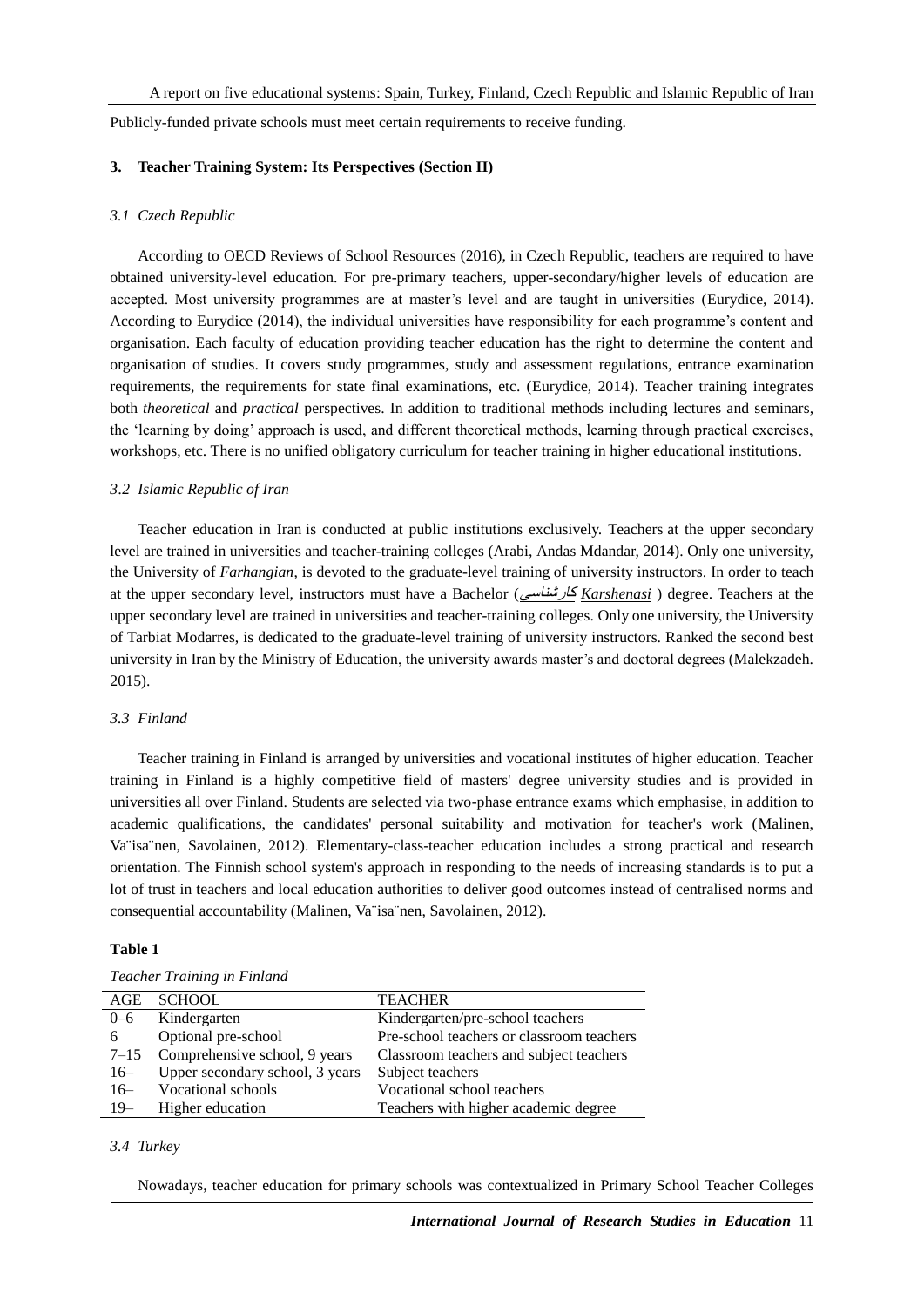(*İlköğretmen Okulları*) and village institute (Baskan, 2001). The reforms in education and teacher education went hand in hand and various models of teacher training were implemented until 1973. In 1973, the duration of basic education was extended to 8 years and the "*National Education Basic Law*" (article 1739) stated that all teachers must earn a tertiary degree (Duman & Karagöz, 2016).In the next years, the duration of teacher education programs was extended to four years and the programs were renamed as Higher Teacher Education Schools (Bayyurt & Bektaş-Ç etinkaya, 2012). However, extending duration of teacher education programs lead to teacher shortages in Turkey. In such circumstances, the Ministry of Education offered the short-cut teacher training programs, which covered three-month-long night courses. In 1982, faculties of education became responsible for all levels of teacher education and the duration of teacher education programs was unified and it consisted of four years of education in Turkey (Atanur Başkan et al., 2006).

## *3.5 Spain*

In Spain, the teachers require the following degrees in order to teach. the following is required: A Bachelor's degree. A Master's degree on Compulsory Secondary Education and Bachillerato, Vocational Training and Language Education Teacher Training or equivalent degree for teaching purposes (Eurydice, 2021).

- access to Bachelor in School Teacher of Pre-Primary and Primary Education: having obtained a final mark in the admission procedure established by each university equal to or higher than the minimum average grade needed for the relevant degree (Eurydice, 2021).
- access to Pre-Primary Education Advanced Vocational Training Cycle: the access requirements are similar to those for accessing any kind of advanced vocational training cycle (Eurydice, 2021).

## **4. Conclusion**

In this comparative report, the researcher compared the educational systems of five countries including *Turkey*, *Czech Republic*, *Finland*, *Spain*, and *Iran* with respect to four indicators including the *"The Schooling System", "The Educational responsibilities, Compulsory System, Curriculum Education System, Evaluation and assessment system", and Educational Fund.* Also, the aim of this present paper is to compare teacher training of five countries including *Turkey*, *Czech Republic*, *Finland*, *Spain*, and *Iran*. The researcher looked specifically for similarities and differences in the above-mentioned indicators in primary and secondary school structures of the selected countries. In Czech Republic, the education system is highly decentralized. Czech's education governance is divided into several parts and some municipalities have low ability or sources which help inequalities. It is reported that the present policy of more equal distribution of finances across regions makes sure equity. In addition, the early childhood education and care can enhance the equity of education (OECD, 2020). In comparison to Iran, countries including *Finland*, *Spain*, and Czech Republic are considered as social democratic welfare states. Governance style in the area of education in *Finland*, *Spain*, and *Czech Republic* follows school autonomy and the educational system of these countries are highly decentralized, while Iran's educational system follows the centralization.

Based on Curriculum Education, the main discrepancy between Iran and Czech Republic was concerned with the way the curricula for schools are developed. While in Iran, a centralized syllabus is utilized to ensure the promotion of Islamic values based on which the government relies, in Czech, schools have a high degree of autonomy to not only improve their own curriculum but to appoint and dismiss teachers. In terms of the number of organization and bodies involved in the educational system, significant differences between Iran and Czech Republic emerged, with Czech Republic having more regulatory and administrative bodies involved (Arvaz, 2020). The core curriculum of Spain is usually Spanish language and literature (and the language and literature of the autonomous region if applicable), mathematics, geography, history, a foreign language and physical education (OECD, 2020). The objective of Early Childhood Education (ECE) curriculum is to is to support children's growth towards humanity and ethically responsible membership of society, and to provide children with the knowledge and skills necessary in life.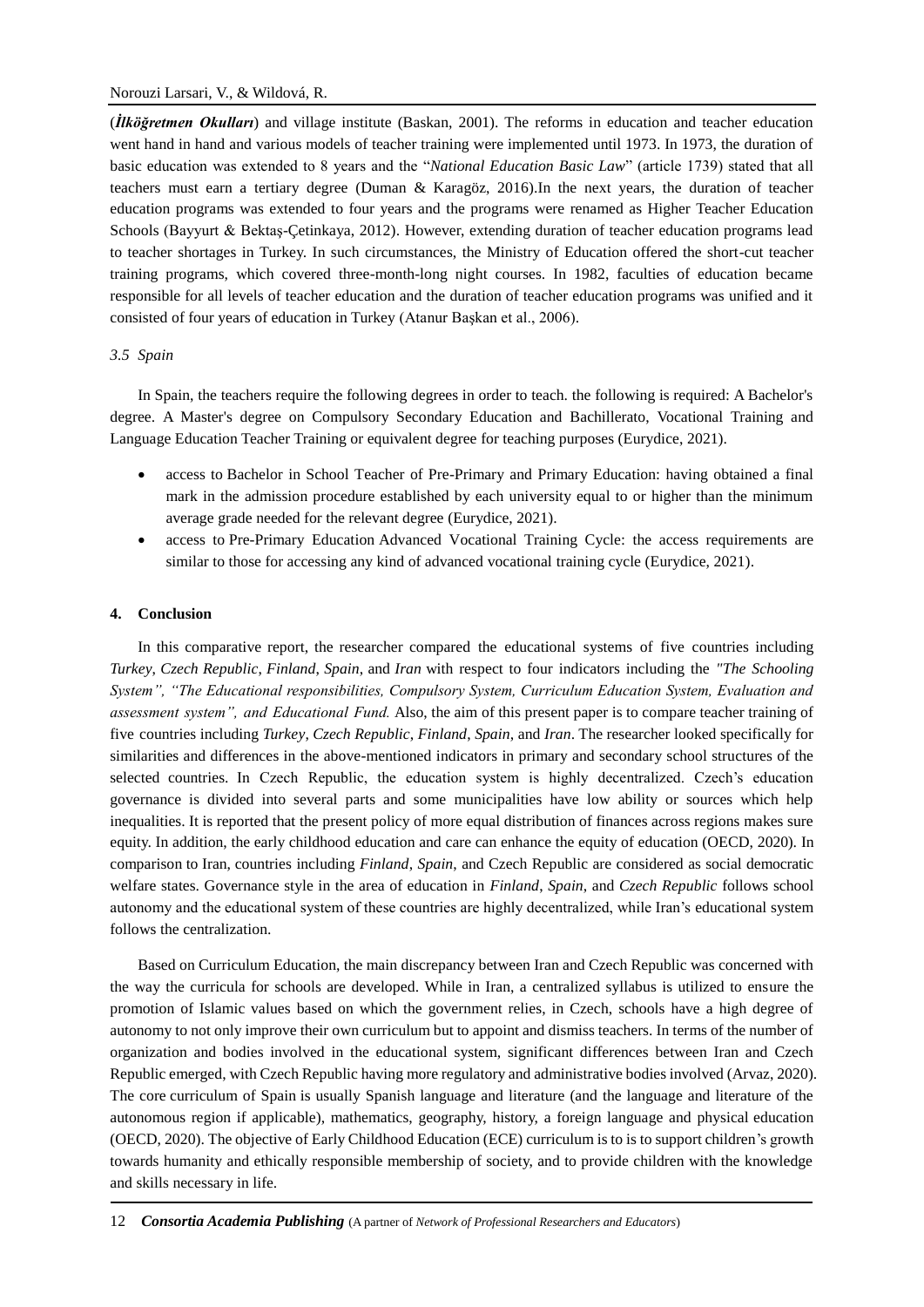In terms of Educational funding, compared with other countries, the budget allocated to the educational programs are relatively low in Iran. Among other countries, Finland's government support Early Childhood Education for their schools' programs. In Iran and Czech Republic, the budget allocated to the educational programs were relatively low compared with the other European countries. Conversely, in Czech, the ministry provides the majority of funding. The rest of funding is provided by regional and municipal budgets. The central and regional governments are mainly responsible for providing funding to the primary and secondary schools. In addition to government spending, non-profit schools, parents and educators' associations, municipalities, donors' school building, student councils, government and public model, boarding schools and the board of trustees of some schools involves major public participation in Iran. Based on the comparative methodology provided above, number of differences and similarities in the assessment system of both Iran and Czech Republic can be observed. First of all, in Iran and Czech Republic, the assessment functions are to some extent new and it seems that both Iran and Czech are still encountering with challenges in the way they assess the effectiveness of education (Arvaz, 2020). One reason for this comes from the different assessment pilot testing and new testing approaches that the two countries have drawn on in recent years.

As for differences, a very noticeable difference between the evaluation system of both countries is that Czech has had a more active participation in international tests (Arvaz, 2020). According to the Iranian Ministry of Education, the only international test that Iranian schools take part in is TIMSS. One reason underlying this can be the fact that most of these tests are developed by Western countries and Iran is somewhat unwilling to let western philosophy of education enter the educational system. In Finland, within the classroom, teachers use formative assessment and summative assessment, giving students exams created by the textbook company or by teacher's associations (Kupiainen et al., 2009). In Turkey, teachers use alternative assessment methods that center on student self-assessments and the diversity in the assessment. In Spain, student progress is monitored via continuous evaluation throughout the school year, and through summative or final evaluations carried out during the different educational phases. In terms of teacher training, both Iran and Turkey have long traditions in teacher training, and Finland's consistent reforms in education and teacher education have professionalized teaching occupation and the teacher unions help to establish and promote a prestigious teacher identity in Finland. However, although teaching profession is highly valued and has a high status in society, Turkey struggles with continuous reforms in teacher education, which cause increase in alternative certification. In addition, the centralized tertiary education system makes it difficult to (re)adjust teacher education programs with the new development in the field of teacher education based on the local needs. Teacher education has always been centralized in Iran, while it had once been more or less de-centralized in some European countries. In Czech Republic, teachers are required to have obtained university-level education. For pre-primary teachers, upper-secondary/higher levels of education are accepted. Most university programmes are at master's level and are taught in universities. In Spain, having a bachelor in School Teacher of Pre-Primary and Primary Education is enough.

## **5. References**

- Ahmadi, G. (2004). *Situation and role of educational improvement assessment in education and process oriented learning*. Paper presented at the first educational assessment symposium. Tehran: Ministry of Education.
- Ahmadi, Q. A., Abbas Zadeh Shahri, T., & Mirjavani Zanganeh, K. (2016). *an overview of how to finance education*. International Conference of Management ELITES.
- Antikainen, A., & Luukkainen, A. (2008). *[Twenty-five Years of Educational Reform Initiatives in](https://web.archive.org/web/20170517122719/http:/www.oppi.uef.fi/~anti/publ/uudet/twenty_five_years.pdf)  [Finland](https://web.archive.org/web/20170517122719/http:/www.oppi.uef.fi/~anti/publ/uudet/twenty_five_years.pdf)*. University of Eastern Finland.
- Arabi, A. M. (2014). *Privatization of education in the Islamic Republic of Iran: One step forward, one step back*. <https://doi.org/10.1080/2331186X.2015.1029709>
- Arvaz, S. (2020). *The Czech Republic and the Islamic Republic of Iran's primary and secondary educational systems: A comparative study*. Retrieved from<https://is.muni.cz/th/d641s/>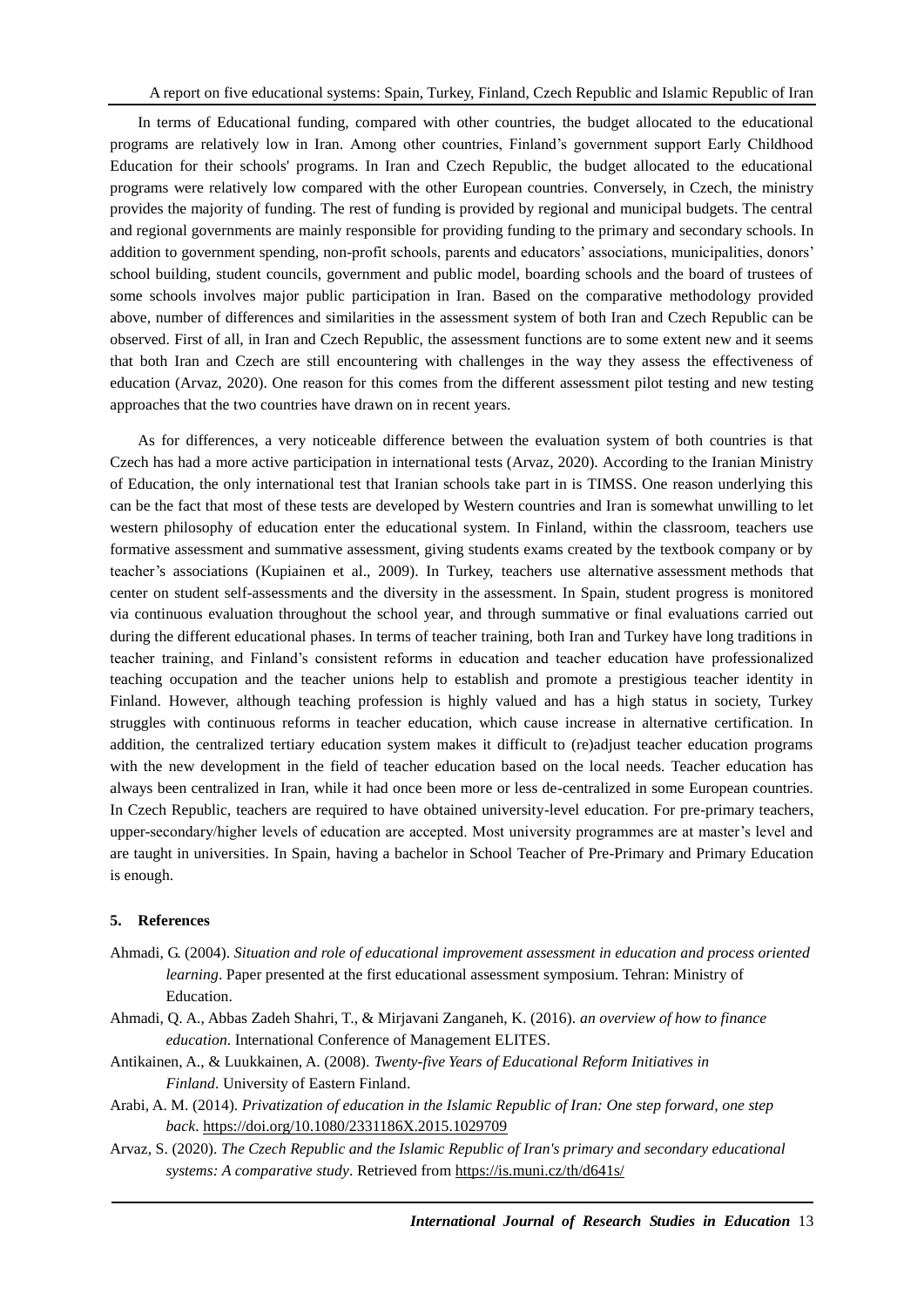- Atanur Başkan, G., Aydın, A., & Madden, T. (2006). Türkiye'deki öğretmen yetiştirme sistemine karşılaştırmalı bir bakış. *Ç ukurova Ü niversitesi Sosyal Bilimler Enstitüsü Dergisi*, *15*(1), 35–42.
- Bayyurt, Y., & Bektaş-Ç etinkaya, Y. (2012). *Research perspectives on teaching and learning English in Turkey policies and practices*.
- Duman, T., & Karagöz, S. (2016). An evaluation of Turkish teacher education system compared to other models in different countries. *1*(1), 1–13.
- Dvořák, D., Urbánek, P., & Starý, K. (2014). High autonomy and low accountability: Case study of five Czech schools. *Pedagogická orientace, 24*(6), 919-940.
- Eurydice. (2014), Teachers' and school heads' salaries and allowances in Europe. *Eurydice Network.* [http://eacea.ec.europa.eu/education/eurydice/documents/facts\\_and\\_figures/salaries.pdf.](http://eacea.ec.europa.eu/education/eurydice/documents/facts_and_figures/salaries.pdf)
- Eurydice. (2016, October 4). *Turkey: Organization of single structure education*. Retrieved from [https://webgate.ec.europa.eu/fpfis/mwikis/eurydice/index.php/Turkey:Organisation\\_of\\_Single\\_Structur](https://webgate.ec.europa.eu/fpfis/mwikis/eurydice/index.php/Turkey:Organisation_of_Single_Structure_Education) [e\\_Education](https://webgate.ec.europa.eu/fpfis/mwikis/eurydice/index.php/Turkey:Organisation_of_Single_Structure_Education)
- Eurydice. (2021). *Initial education for teachers working in early childhood and school education*. Retrieved from

[https://eacea.ec.europa.eu/national-policies/eurydice/content/initial-education-teachers-working-early-c](https://eacea.ec.europa.eu/national-policies/eurydice/content/initial-education-teachers-working-early-childhood-and-school-education-78_en) [hildhood-and-school-education-78\\_en](https://eacea.ec.europa.eu/national-policies/eurydice/content/initial-education-teachers-working-early-childhood-and-school-education-78_en)

- Halinen, I., Niemi, H., & Toom, A. (2016b). La confiance, pierre angulaire du système éducatif en Finlande. In Revue International d'Éducation. *SÈVRES, 72*, 147–157.
- Higher Education Council (HEC). (1997). *Report on redesigning the teacher education programs at the faculties of education in Turkish universities*. Ankara.
- Higher Education Council (HEC). (1998). *Restructuring of teacher education programming faculties of education council*. Ankara.
- INEE. (2016). *OECD review of policies to improve the effectiveness of resource use in schools. Country Report – Spain, Madrid*.
- INEE. (*Instituto Nacional de Evaluación Educativa*) (National Institute for Education Evaluation). <http://www.mecd.gob.es/inee/portada.html>
- Khozani, M. A. (2006). *Human rights education in Asian schools. Asia-Pacific human rights information center* (HURIGHTS OSAKA). Volume IX
- Kupiainen, S., Hautamaki, J., & Karjalainen, T. (2009). *The Finnish education system and PISA*. Finland: Ministry of Education Publications.

Madandar Arani, A., Kakia, L., & Karimi, V. (2012). Assessment in Education in Iran. *SA-eDUC Journal, 9*(2).

Malekzadeh, S. (2015). The new business of education in Iran. *Washington Post*. 19 August 2015. [https://www.washingtonpost.com/news/monkey-cage/wp/2015/08/19/the-new-business-of-education-in](https://www.washingtonpost.com/news/monkey-cage/wp/2015/08/19/the-new-business-of-education-in-iran/?utm_term=.02c9b04d90ca) [-iran/?utm\\_term=.02c9b04d90ca](https://www.washingtonpost.com/news/monkey-cage/wp/2015/08/19/the-new-business-of-education-in-iran/?utm_term=.02c9b04d90ca)

Malinen, P.-P., Väisänen, P., & Savolainen, H. (2012). Teacher education in Finland: A review of a national effort for preparing teachers for the future. *Curriculum Journal.* <https://doi.org/10.1080/09585176.2012.731011>

Menashri, D. (1992). *Education and the making of modern Iran.* Ithaca: Cornell University Press.

- Ministers of Education and Cultural Affairs of the Lander in the Federal Republic of Germany. (2014). *The education system in the Federal Republic of Germany 2012/2013*.
- Ministry of National Education. (2012). *12 Yıl Zorunlu Eğitim Sorular Cevaplar*. Ankara.
- National Agency for Education. (2011). *Curriculum for the compulsory school, preschool class and the recreation centre 2011*.
- National Agency for Education. (2013). *Curriculum for the upper secondary school*. Stockholm: Skolverket.

National Core Curriculum for Basic Education. (2014). *The Finnish National Agency of Education*

- NCEE. (2006). *National center on education and the economy new commission on the skills of the American workforce profile of the Czech republic's education system*.
- OCDE. (2013). *Key Findings from the Teaching and Learning International Survey*. Retrieved from <https://www.oecd.org/talis>

14 *Consortia Academia Publishing* (A partner of *Network of Professional Researchers and Educators*)